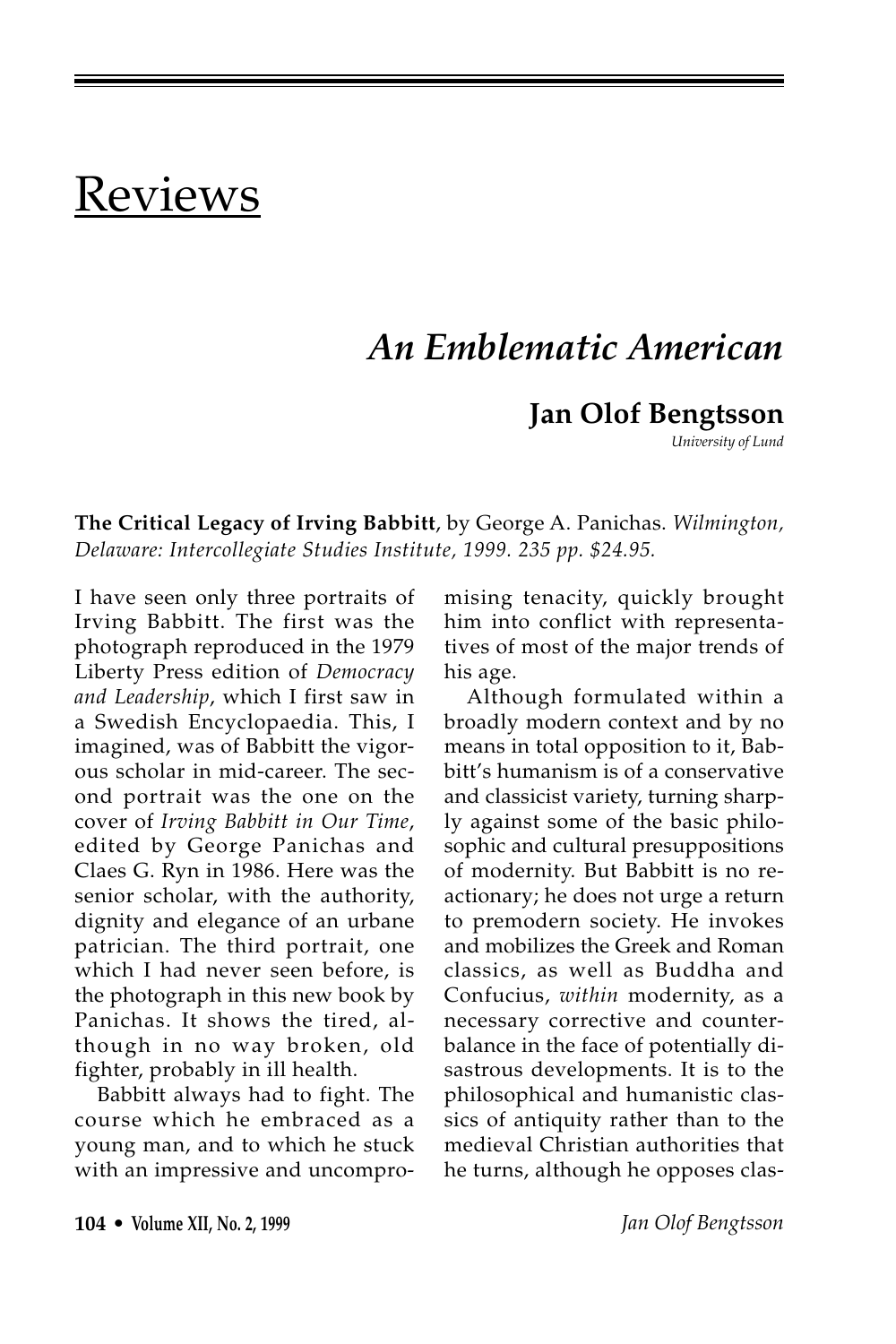sical rationalism, although he places Jesus Christ among the ethical voluntarists whom he praises, and although, while not himself emphasizing it in his scholarship, he accepts a theological and transcendent horizon beyond ethics.

Babbitt's defense of modernity is qualified: he accepts only a certain kind of humanism, only a certain kind of liberalism, only a certain kind of democracy. He respects modernity's confidence in the ability of humanity to reach insight into ethical universality and the concrete ethical life without recourse to a specific, institutional religious authority. But the substantively most indispensable sources are still the greater and older historical traditions of mankind. The political, legal, scientific and technical innovations of modernity are acceptable only within the framework of those ethical and cultural traditions. The central humanistic orientation and ethical substance are not themselves products of modernity. That which is specific to modernity and also valid is compatible with the older insights into the ethical nature and predicament of man, i.e., it consists of partial and, in some cases, even peripheral truth. Most of Babbitt's writing concerns the problematic nature of modernity, not its higher possibilities, which he nevertheless clearly recognizes.

A humanist and a Harvard professor, Babbitt turned against major features of modern society and the modern university. The positivistic idea of research, as inspired by the

natural sciences, was, according to Babbitt, foreign to the study of humanistic culture and insight. Neither was the truth about man and society for him something that lies ahead of us largely undiscovered, waiting to be explored by new generations of researchers technically trained in the methods of empiricism. Yet Babbitt was in no way a dogmatic, ossified traditionalist. He was a creative traditionalist: he encouraged renewed expressions of imaginative vision, and he was, I believe, open, in principle at least, to the possibility of a deepening and an expansion of humane knowledge. But in its basic outlines, humanistic and political truth was for him already available, behind us so to speak, as timeless insights waiting to be rediscovered and rearticulated.

In his writing about the American college, Babbitt advocated the patient and protracted study of the classics, of the great moral and literary traditions of mankind. He also argued that they should be concretely assimilated in the life and person of the humanist through strenuous inner effort. Opposing what he called false liberal democracy and its kind of university, Babbitt advocated classically based humanism and concrete moral example. Lowering us into some of the darkest reaches of the cave, our century has richly confirmed Babbitt's analyses and fears: it has spawned the liberal anti-order, now dissolving further into the anarchy of postmodern relativism, and the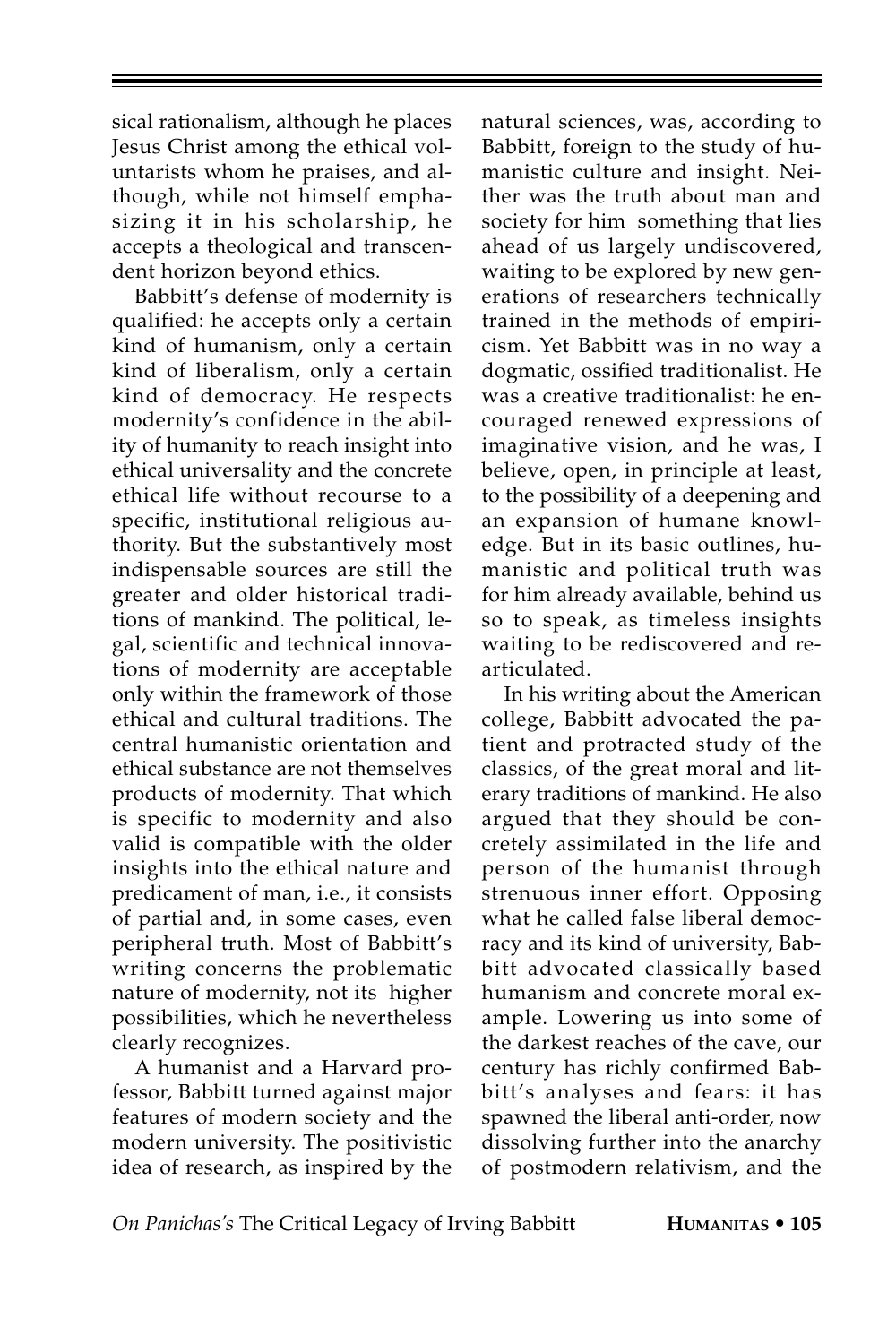burgeoning new tyranny of political correctness, forces held together only by technological capitalism, and the brutal counter-order of communism and fascism, systematically killing not only the philosophers, but, by the millions, those with dissenting and only slightly more adequate interpretations of the shadows on the wall.

George Panichas's new book summarizes and documents his contribution to the rediscovery and reappraisal of Babbitt that has been going on over the last decades. It also acknowledges and discusses the contributions of others, reprinting, as it does, Panichas's review essays on Claes G. Ryn's *Will, Imagination and Reason* (1986) and Milton Hindus's *Irving Babbitt, Literature, and the Democratic Culture* (1994). All of the essays brought together in this volume have been printed before, some even twice before and in Panichas's own books, but the importance of their subject is a good reason for making them available in a separate single volume.

Europeans have long regarded America as representing little more than the threat of a desolate massculture, a culture that they condemn but to which they simultaneously yield by accepting its products. America's present influence in the world being what it is, there is no sign of change. The brand of conservatism offered by populist, fundamentalist, televised Christianity, appears to Europeans, including most Christians, an unbelievable monstrosity. Many are aware, of

course, of the United States as the country of advanced science, and some hail its rich historical and literary scholarship. But all too few are aware that there is in the United States also an advanced humanistic culture of the classical type, a truly cultural conservatism, a mature intellectual defense of higher values and historical consciousness, a culture that is also open towards genuine religiosity.

More and more, educated and cultured Europeans recognize Irving Babbitt as an emblem of this almost hidden and all too easily ignored side of American culture. They even have reason to be envious of what he represents. This is not to say that European culture has wholly drowned in the Atlantic wave of popular culture. Considerable residues of high culture do remain, and some Europeans are, upon arrival in the United States, still shocked by certain surface appearances. But in Europe intellectual life, public debate, literary criticism, the whole tenor of cultural life are, on the whole, devoid of real, living inspiration from the European counterparts of Irving Babbitt. There are in Europe few voices such as that of George Panichas, and those that do exist play a rather marginal role. Scholars like Panichas—who build on the rich heritage of Babbitt and similar thinkers and writers, speak out on the central principles of morality and moral character, on the higher values and purposes of art and literature, on the true function of criti-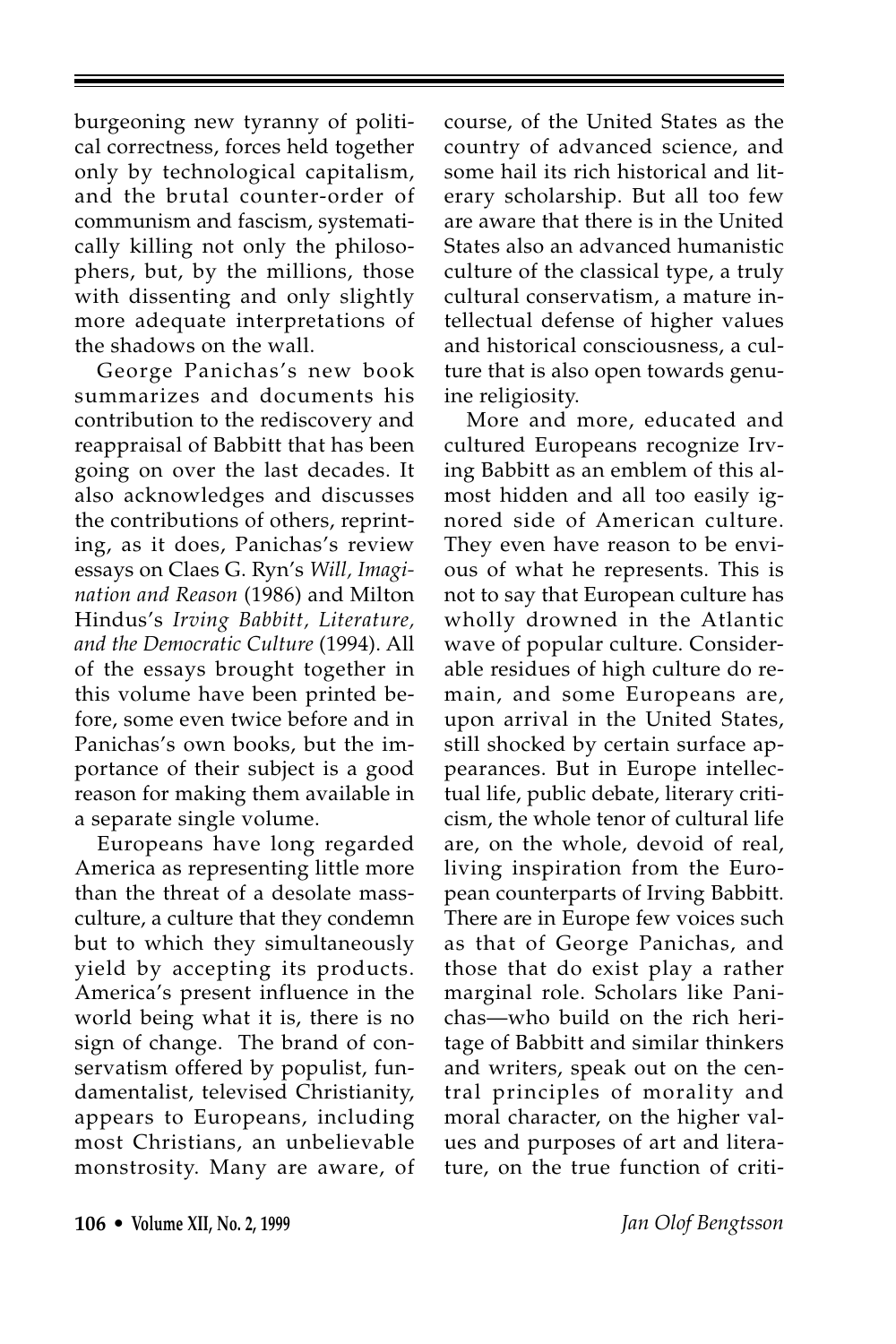cism, and on the moral goal of education, and who do so with clarity and self-assurance—are, unfortunately, rare in Europe. Europeans who could be regarded as close to the views of a Panichas, but who do not speak out and do not get their message across, would perhaps defend themselves by saying that the best of American conservatism, though undeniably on a high cultural and intellectual level, is somewhat jarring to them. Even eloquent, stylistically elegant, and intellectually advanced writing on subjects like moral order and the values of the Good, the Beautiful, the True, and the Holy make such Europeans uncomfortable. This is especially true perhaps in literary studies and criticism. In Europe it would be hard to find writing like Panichas's defense of Babbitt's principles in the chapter "The Critical Mission," a kind of manifesto of literary criticism that is reprinted in this volume.

Even those Europeans who are most sympathetic towards American writers like Panichas—or towards Russell Kirk or Richard Weaver, for instance—are too steeped in skepticism. When there is a need to balance certain aspects of the global politics of American liberalism, that skepticism is no doubt healthy. But when the issue is affirming and defending the most basic moral and other values, it threatens to degenerate into a tired and relativistic indifference. Although Europe has a much more developed general historical consciousness, there is, strangely enough, at least in some countries, a wider gulf than in America between the present and the past, that is, the present and the past as a living tradition animated by thinkers such as Babbitt. The clear and forceful language of classical humanism and, to give another example, of classical metaphysical idealism, seems to Europeans stuffy for some reason, awkward, alien. And since the full range of the concepts, values, insights, and ideals of the great traditions of the West are thus simply not available or are at least not credibly and naturally expressed, the analysis of and the ability to deal with the maladies of modernity and postmodernity are severely, indeed disastrously, limited.

Babbitt's manner is clearly influenced by his historical and local context. Although many American thinkers continued to embrace traditional European ideas and turned against American modernism and neoterism, the vigorous, young, and expanding nation, having quickly risen to the status of a great power, could not shun its own distinct language of didacticism and edification. Panichas, following in Babbitt's footsteps, correctly notes the qualities that make Babbitt a teacher and a preacher. This "lay preacher to Americans" possessed an "innately Protestant sensibility"—"had he not become a teacher, he would have made an excellent theologian." He "possessed conviction and determination, as well as zest and militancy, seldom seen in the aca-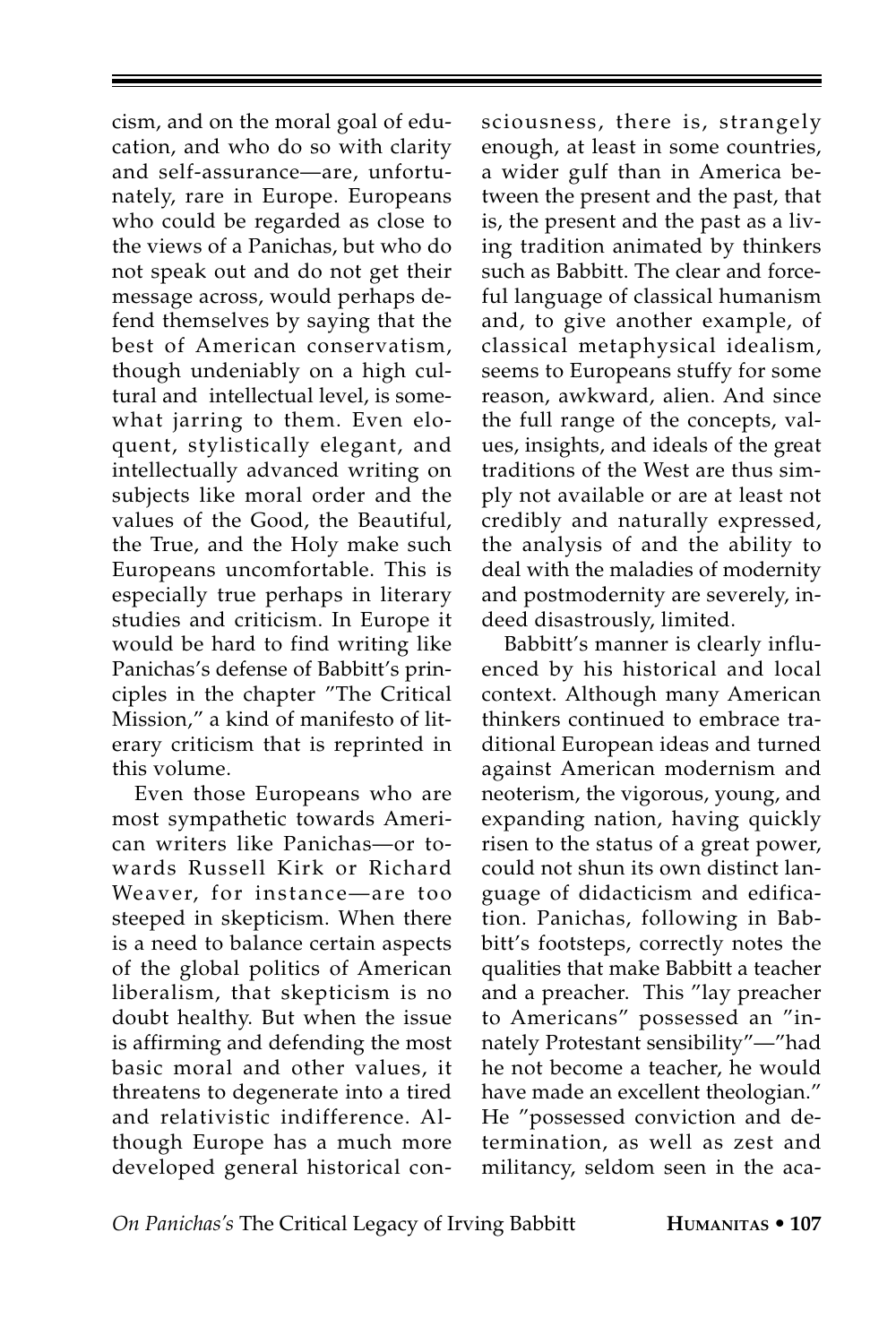demic world." His "didactic tone" was "severe, magistrative, uncompromising, urgent—inescapably repetitive, as it must always be in the teaching process." His style was "a call to action, a missionary style." Panichas sees behind all this mainly Babbitt's heroic concern with "the survival of humane civilization." This explanation does not, however, exclude another, one that emphasizes the distinctly American way in which Babbitt went about his mission. Babbitt turned indeed against the kind of puritanism that was represented by a Woodrow Wilson. Yet he was himself shaped by American puritanism at the opposite end of its broad spectrum. As is quite clear from Panichas's presentation, Babbitt, though turning against some of the romantic excesses of Ralph Waldo Emerson, in some respects also admired and even followed that other great American lay preacher.

Ever since the Romans managed by a tremendous, conscious effort to take over and plant in their own soil at least parts of the advanced culture of the Hellenes, and ever since the spread of Christianity up to the establishment or consolidation of the modern nation-states, it has been this spirit—the spirit of teaching, preaching, and uplift—that has built European culture also. The Americans brought European culture to the new continent, but the efforts needed to maintain culture under the new conditions and under the enormous expansion of the country recall the original, the archetypal situation of the work of culture. In Europe, the fact that such work was successfully accomplished at an earlier stage makes the nature of the process dangerously easy to forget. The relative proximity in time of the American effort explains some of the differences in cultural climate. When the edifice is threatened or becoming fragile, cultural conservatism is all the more necessary. True culture is a constant fight against barbarism; to think that it can be once and for all successfully achieved is the unmistakable sign of decadence. Cultural dissolution in the form of skepticism, sophistry, relativism, and nihilism will soon follow. And then, the work of culture will have to be started all over again. In her present hour of need, Europe should hearken to such American voices as Babbitt, Kirk, and Panichas. They are not only voices of cultural *re*establishment, I believe, but also to some extent voices of an original, pioneering, frontier *establishment* of culture*.*

In the United States there are still cultural critics with the kind of moral, metaphysical and axiological clarity, sharpness, consistency, weight and stylistic grace that has been missing in Europe in the second half of the twentieth century. If someone were to object that to a great extent it was European intellectuals, exiled during the war, who gave the needed momentum to American cultural conservatism, this only confirms the congeniality, or indeed the identity, of the best of American and European culture.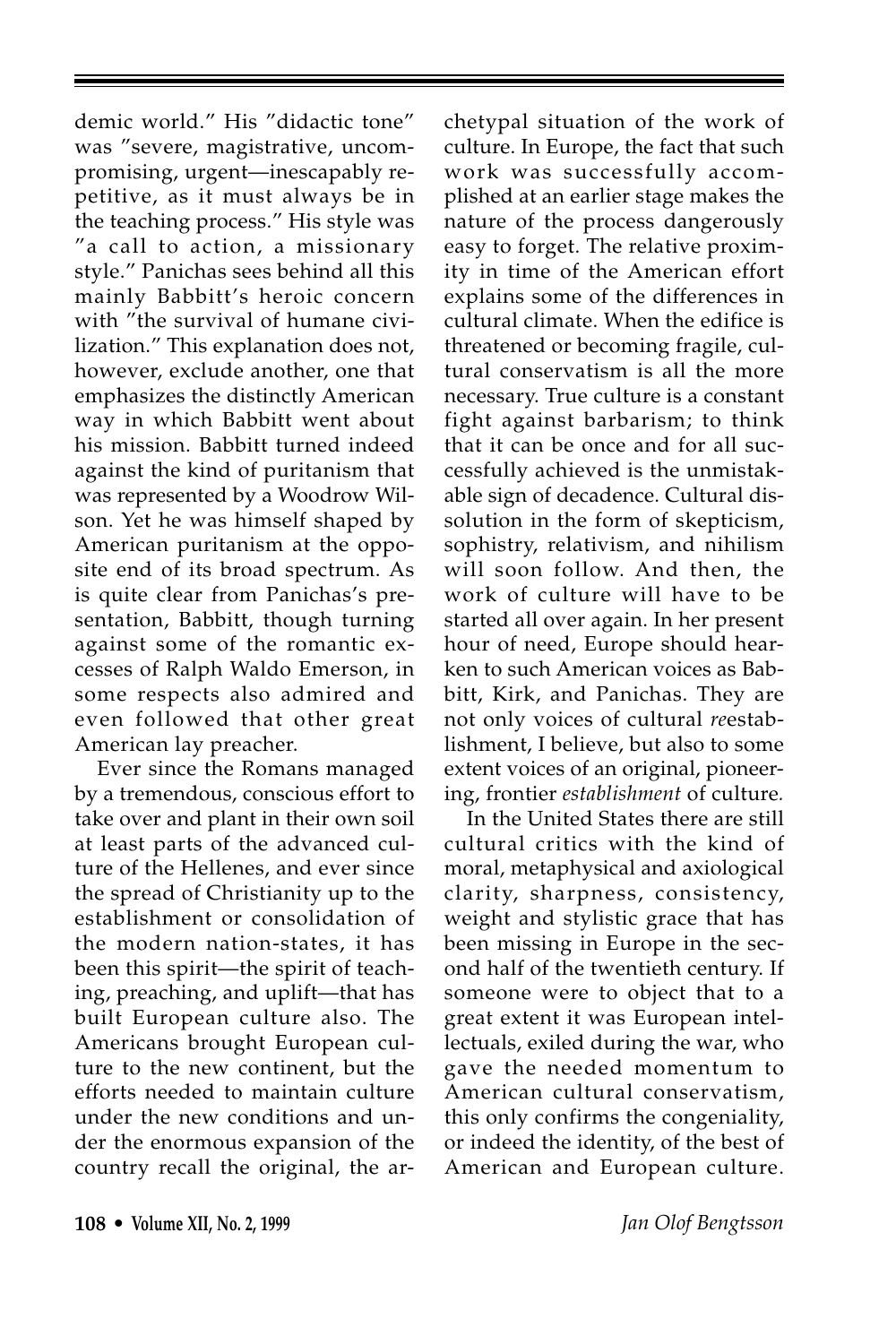The hospitality, encouragement, recognition, and high-quality following that such thinkers found in the United States, proves the point I am here trying to make. In Europe, postwar intellectuals were with few exceptions either incurably blind liberal positivists, communist fellow-travelers, or tired cynics. European cultural conservatives never seemed to achieve the same depth and clarity of understanding as did their counterparts in America. Consequently, as is lamentably clear today, they do not have the same staying-power. Without a firm grasp of the timeless mission of culture there can be no realistic clearsightedness without resignation.

To well-meaning but weak European defenders of traditional culture who are not wholly lost in the *cul-de-sac* of radical modernism or postmodernism and not too damaged or bewildered by their illusions, the writings of Irving Babbitt and his heirs in the humanistic tradition, forming the highest expression of American intellectual culture, must soon surely appear as a refreshing tonic and as a powerful antidote against the sickly apathy of decadence that they truly are. Such Europeans may here discover what America is and always has been in its finest traditions: a true extension, continuation and variation of Europe and European culture. To the extent that even the more sophisticated upholders of high culture in Europe are under the influence of ideology and modernist thinking, they need the kind of unabashed, principled reinforcement that they will here find. A reinvigorated Babbittian humanism may assist them in the tardy reconsideration and rehabilitation of their own large number of similar thinkers from the not too distant past. If, for the foreseeable future, it is the destiny of Europe, and the rest of the world, to be more or less Americanized, Europeans and others should at least have the dignity and taste to choose to be Americanized by the America that is worthy of admiration and respect.

That admirable America, of course, may soon begin to seem as different from the globalized techno-capitalistic mass culture of our time as does every other old culture of humanity. Western civilization, which had its sources in the classical and Christian traditions, supplemented or diversified by different national characteristics and by the partial truths of the modern world that were not incompatible with the foundational traditions, may soon be as foreign to the tenor of homogenous mass-democracy as are the traditional Indian, Chinese, or other civilizations of mankind. And throughout his career, Irving Babbitt referred to the parallells to Western religion and the ethical humanism of true classicism that could be found in Buddhism and Confucianism. It is not so surprising that Babbitt was recognized as a great sage in China and even as a saint in India. Already at the turn of the century, Babbitt pitted against the radical forms of Western modernity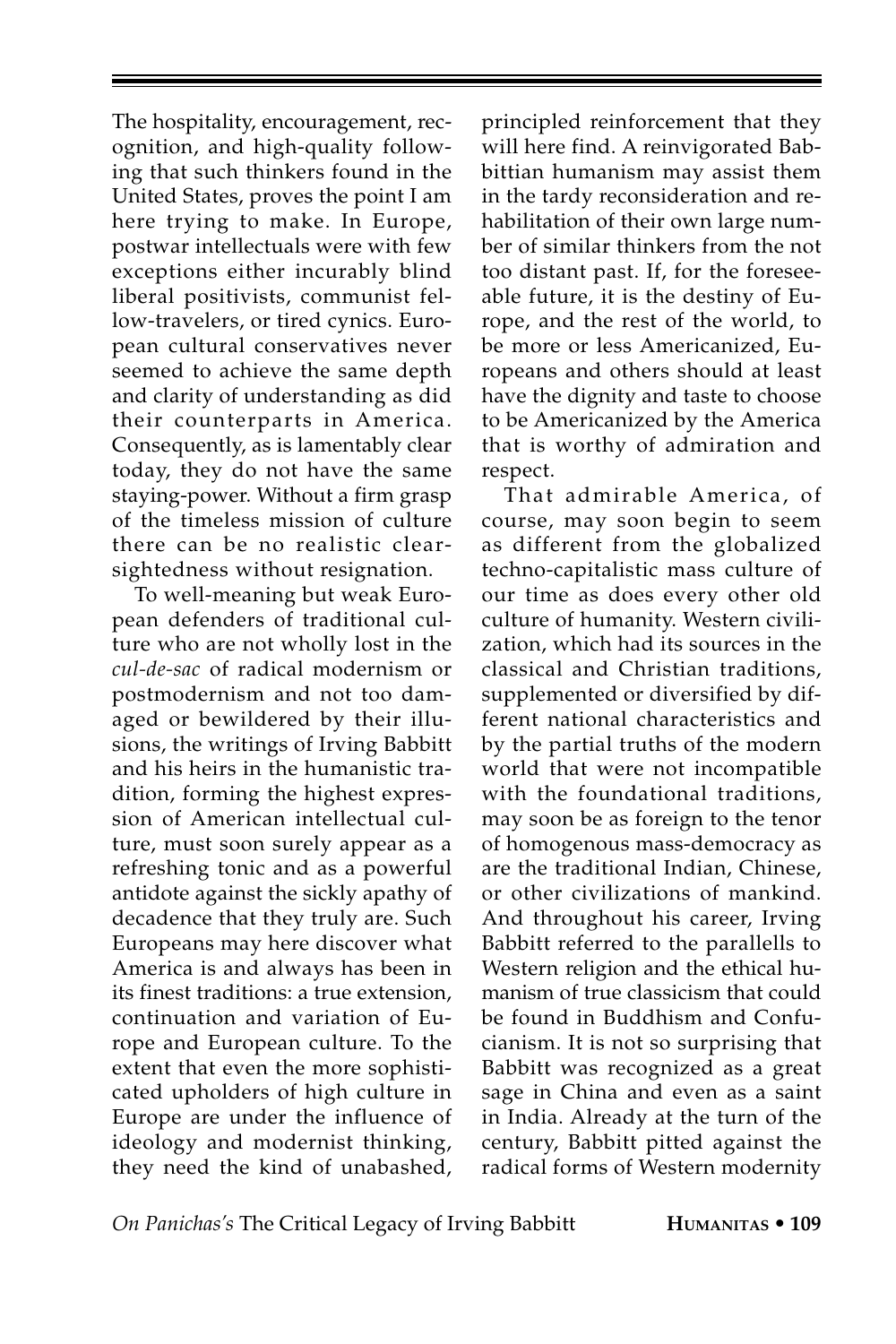a universal, traditional wisdom, which, despite the diversity of the old cultures of humanity, was common to them all: there was a unity in the diversity.

Babbitt tried to formulate an "ecumenical" position with regard to ethical dualism and the moral conscience that unites different cultures and religions, doing so while staying short of dogmatic and doctrinal differences. His effort was quite different from the dominant pseudo-idealistic and sentimentalmoralistic internationalism of his age. Babbitt's quest for unifying features was on an altogether higher ethical, intellectual, and cultural level. He elaborated many of the insights that constitute a common wisdom and a basis of harmony among cultures and societies. Babbitt renewed in the United States the special conservative understanding of how different cultures may express their genuine values in different ways, an understanding that demands deep historical imagination and discernment and is antithetical to ideological abstraction.

In several essays Panichas addresses the disputed question of Babbitt's relation to religion, and one of them, "Babbitt and Religion" (which was previously published in *Irving Babbitt in Our Time*), is exclusively devoted to this topic. Panichas shows that Babbitt's humanism was not at all as foreign to religion as has often been alleged because of certain statements by Paul Elmer More and because of the criticism of Babbitt by orthodox Christian converts like T. S. Eliot and Allen Tate. There can be little doubt that Babbitt was indeed open to a dimension of religious transcendence, a dimension of "meditation" opening up beyond the horizon of "mediation" within which classical humanistic culture moved and on which he himself for clearly stated reasons normally chose to concentrate.

Babbitt's position was far from the secular humanist reinterpretation of religion in that he was building on the classical and Christian ethical heritage, whereas contemporary liberal theology was to a great extent erected on the basis of modern rationalism and sentimentalism. Babbitt has this much in common with liberal theology (and with much of nineteenth-century metaphysical idealism) that he was skeptical also towards orthodox dogmatism, literalism, etc.—but he considered these to be, *mutatis mutandis*, quite as much expressions of rationalism and sentimentalism. In his own work Babbitt emphasized the level of ethical mediation, but he regarded it as related to and situated on the same ascending non-naturalistic path as religious meditation. Discerning and elaborating an ecumenical wisdom in this manner, Babbitt set forth a formula of qualified pluralism for understanding among the great religious traditions. The world of today can hardly do without that formula.

It may, however, be possible to go beyond a shared moral consciousness toward certain common metaphysical principles that can fortify

**110 • Volume XII, No. 2, 1999** *Jan Olof Bengtsson*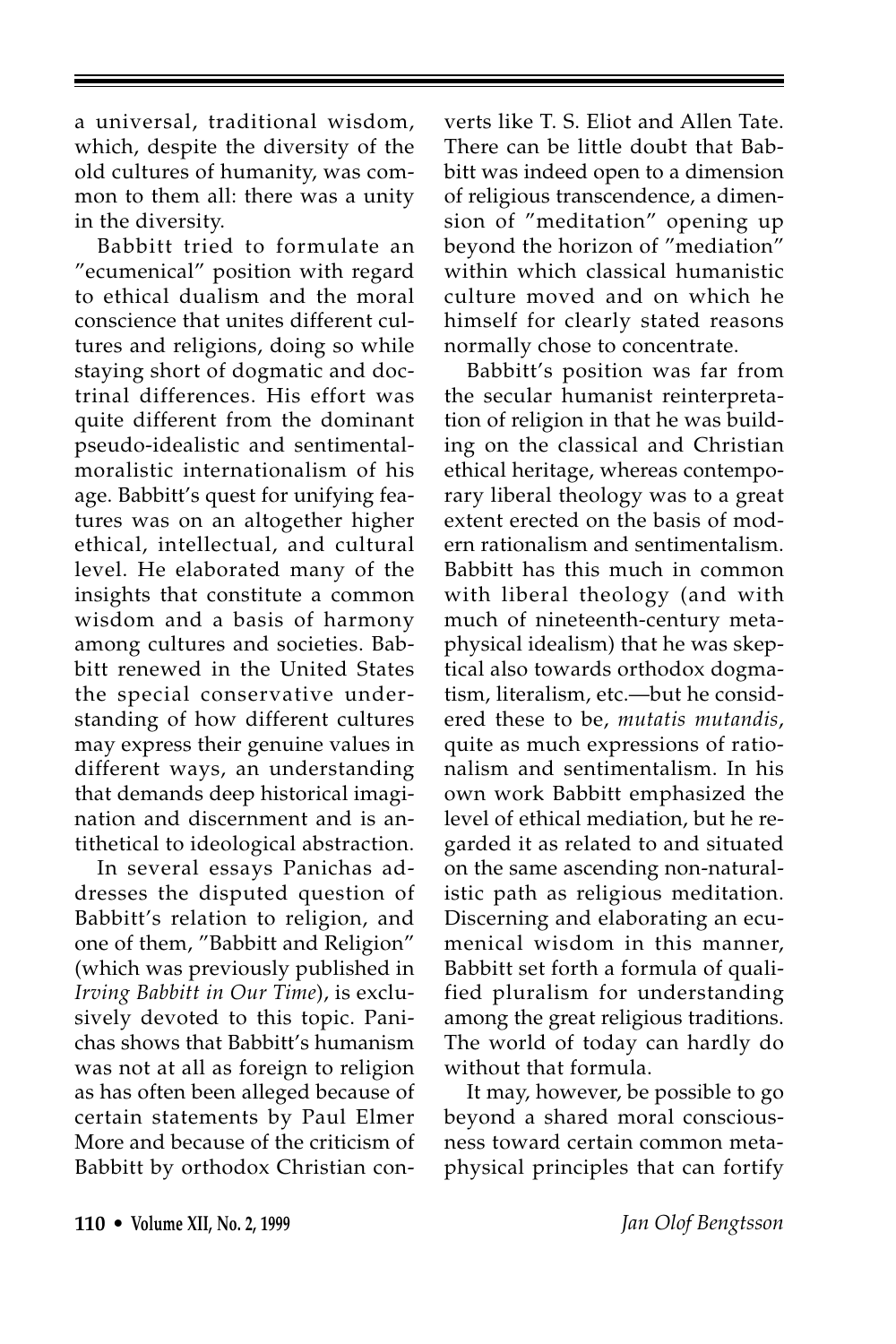such a qualified pluralism—for instance, with regard to the question of personal and impersonal aspects of God. By a phenomenological approach Keith Ward has shown that a similar "dual-aspect" view is present in all of the major religious traditions. As a personalist, I find in Babbitt a deficient understanding of individuality and of the individual, personal aspect of not only moral but spiritual and religious life that seems to follow from his classicism. Babbitt turned against the onesided rationalism of classical philosophy, but despite his emphasis on the need for concrete moral example and his defence of what he calls true liberalism, he did not sufficiently rise above the classical generalism. In my view, Panichas shares this partial onesidedness. Again and again, Panichas stresses the "One" and "the universal center." Because of the lower, immoral, or barbarous expressions of individuality, he somewhat underestimates differentiated individuality in its higher forms. Panichas does so not only in his moral and aesthetical outlook, but he seems to share Babbitt's skepticism of the Christian, and especially the Augustinian, understanding of spiritual personality and of the personal relationship between God and the individual soul.

In the essay on Babbitt and Simone Weil, Panichas stresses their common and quite valid repudiation of eccentric artists who promote an indiscriminate cult of personality, but the revulsion for such expressions of individual personality unfortunately carries over into their view of the spiritual life, as in this formulation from Weil's essay "Beyond Personalism," endorsed by Panichas: "The man for whom the development of personality is all that counts has totally lost all sense of the sacred. So far from its being his person, what is sacred in a human being is the impersonal in him." It may be retorted that what is sacred is the person—even if the development of personhood is certainly not all that counts—in that the person is what God loves and what loves God. Without persons, without relationship, there can be no love. What Weil does not see is that for St. Augustine there is a decisive distinction between the higher and the lower personality: the higher one, the true one, develops *caritas*, which is sacred, whereas the lower, false one develops *cupiditas.* Also, she fails to see that personality in God does not have to mean limitation or entail what Babbitt, referring to the same notion in Augustine, calls a "tremendous spiritual romanticism." Weil's predilection for the impersonalistic spirituality that she considers the exclusive characteristic of the Upanishads—a predilection that is closer to the young Paul Elmer More than to Babbitt—is of course consistent with this view. In my understanding this impersonalism is rather a typical product of a modern age influenced by a romantic monism, looking to Shankara's onesided monistic interpretation of the Upanishads and the Vedanta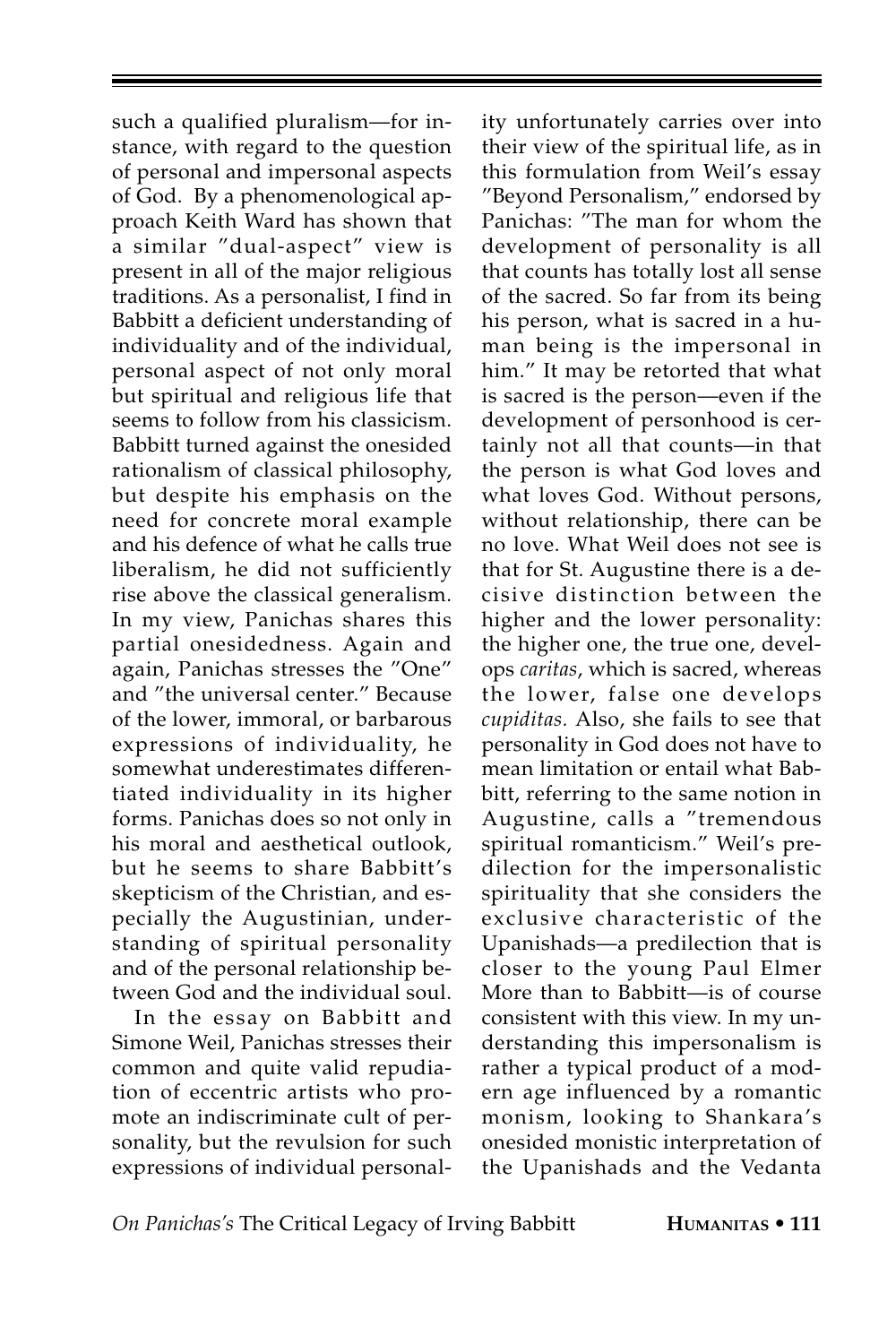Sutras, but ignoring the sophisticated theistic and "personalistic" interpretations of the same scriptures and the same tradition by Ramanuja and the subsequent representatives of the theistic "schools" of India. If Panichas is right that Babbitt has been wrongly portrayed by some critics as indifferent or hostile to religion and that Babbitt actually affirmed religion, though in a non-dogmatic, ecumenical form, it nevertheless seems clear that the transcendent dimension of "meditation" that he did accept was much closer to the Buddhistic Void or the impersonal One than to the Godhead of theism. Babbitt had a real interest in and wrote extensively on religion—but as he understood it.

It could be said of Panichas's comparison of Babbitt and Weil, no less than of his comparison of Babbitt and Richard Weaver (when he considers editions of the former's *Character and Culture* and the latter's *Visions of Order*), that instead of focusing mainly on the similarities between these thinkers, Panichas could, with good reason, have equally emphasized the interesting *differences* between them, differences that do not necessarily suggest incompatibility and quite often suggest complementarity. In the essay on Babbitt and Weil the charm of the juxtaposition springs from the striking dissimilarity of the two personalities, not least when their ideas converge.

The personalistic criticism here offered does not concern the margins of Babbitt's work or that of Panichas, but there is still ample room for praise. Even from a personalistic perspective, work of their type will remain central and decisive in the effort to renew and reconstruct the culture of humanism in the West. Babbittian humanism will for personalism always be a necessary, if partial, truth. It is an indispensable discipline, applied to unqualified, natural individuality, that weeds out and prunes forms of lower individualism and guards personalism against degeneration and lack of moral discernment. Some strands of contemporary personalism stand in desperate need of such discipline.

This criticism calls only for a supplement derived from the philosophy of higher, spiritual personal individuality, an element present already in St. Augustine as well as in ancient India, but also in the higher forms of modern romanticism and modern personal idealism. Folke Leander, introducing the concept of "higher romanticism," started the work of completing Babbitt's analysis by combining it with some of the insights of modern idealism in general as expounded by Benedetto Croce, providing, among other things, a deeper philosophical basis for the "true liberalism" of which Babbitt speaks and which has much in common with a Burkean conservatism. With regard to the question of individuality, Leander cites the leading Swedish personal idealist, Erik Gustaf Geijer, thereby moving in the direction of the kind of supplement that I am advocating.